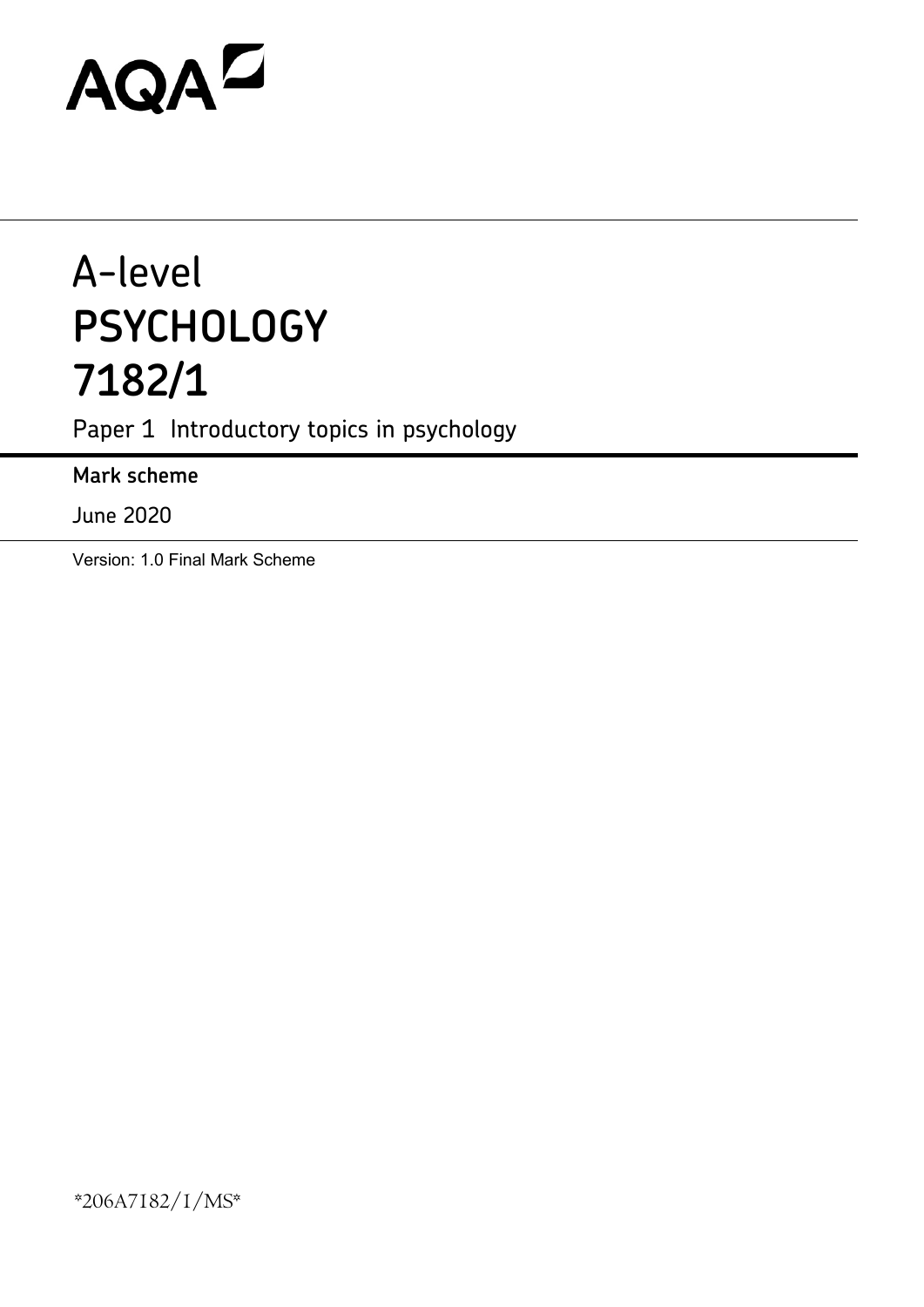Mark schemes are prepared by the Lead Assessment Writer and considered, together with the relevant questions, by a panel of subject teachers. This mark scheme includes any amendments made at the standardisation events which all associates participate in and is the scheme which was used by them in this examination. The standardisation process ensures that the mark scheme covers the students' responses to questions and that every associate understands and applies it in the same correct way. As preparation for standardisation each associate analyses a number of students' scripts. Alternative answers not already covered by the mark scheme are discussed and legislated for. If, after the standardisation process, associates encounter unusual answers which have not been raised they are required to refer these to the Lead Examiner.

It must be stressed that a mark scheme is a working document, in many cases further developed and expanded on the basis of students' reactions to a particular paper. Assumptions about future mark schemes on the basis of one year's document should be avoided; whilst the guiding principles of assessment remain constant, details will change, depending on the content of a particular examination paper.

Further copies of this mark scheme are available from aqa.org.uk.

#### **Copyright information**

AQA retains the copyright on all its publications. However, registered schools/colleges for AQA are permitted to copy material from this booklet for their own internal use, with the following important exception: AQA cannot give permission to schools/colleges to photocopy any material that is acknowledged to a third party even for internal use within the centre.

Copyright © 2020 AQA and its licensors. All rights reserved.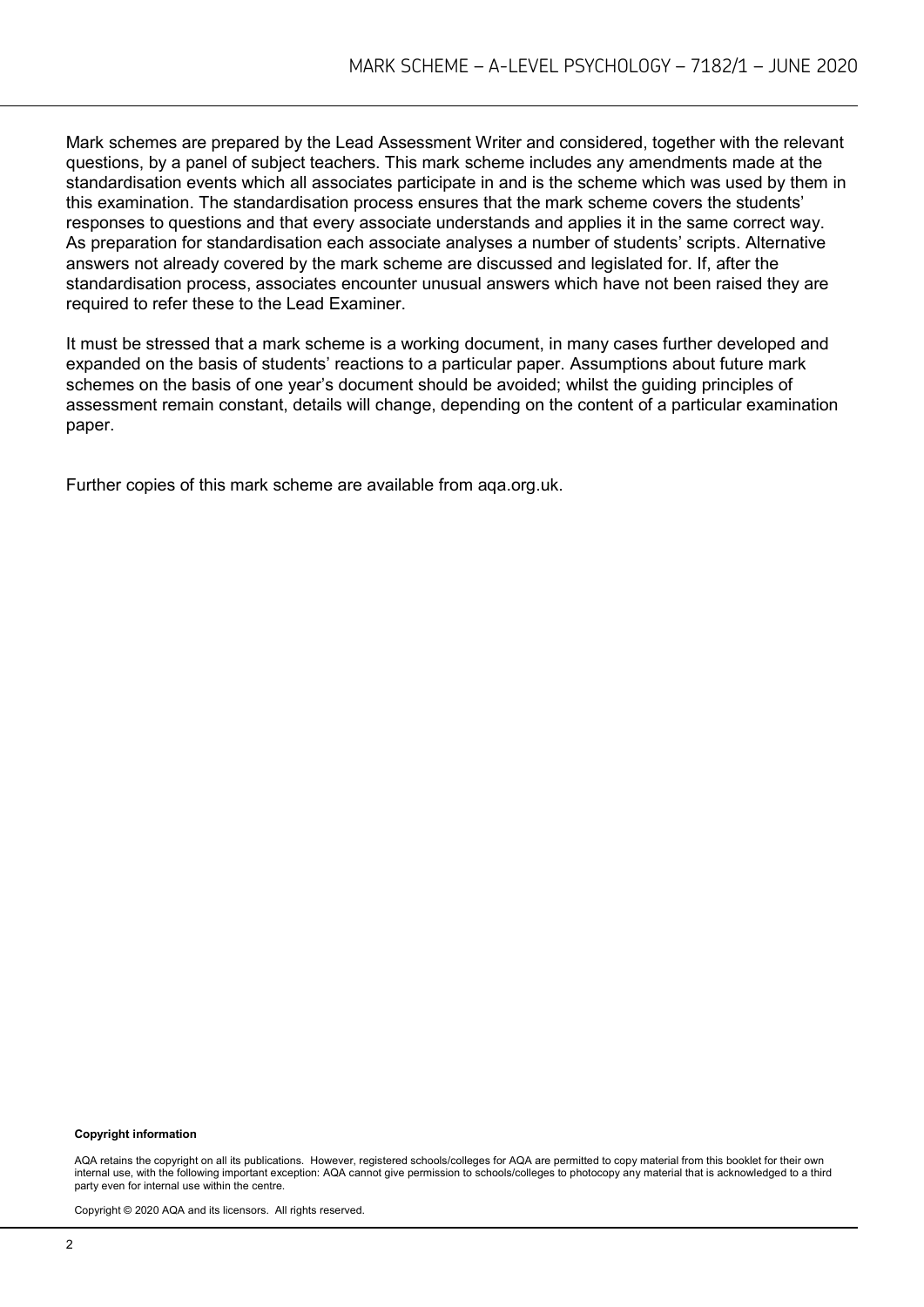# Level of response marking instructions

Level of response mark schemes are broken down into levels, each of which has a descriptor. The descriptor for the level shows the average performance for the level. There are marks in each level.

Before you apply the mark scheme to a student's answer read through the answer and annotate it (as instructed) to show the qualities that are being looked for. You can then apply the mark scheme.

# Step 1 Determine a level

Start at the lowest level of the mark scheme and use it as a ladder to see whether the answer meets the descriptor for that level. The descriptor for the level indicates the different qualities that might be seen in the student's answer for that level. If it meets the lowest level then go to the next one and decide if it meets this level, and so on, until you have a match between the level descriptor and the answer. With practice and familiarity you will find that for better answers you will be able to quickly skip through the lower levels of the mark scheme.

When assigning a level you should look at the overall quality of the answer and not look to pick holes in small and specific parts of the answer where the student has not performed quite as well as the rest. If the answer covers different aspects of different levels of the mark scheme you should use a best fit approach for defining the level and then use the variability of the response to help decide the mark within the level, ie if the response is predominantly level 3 with a small amount of level 4 material it would be placed in level 3 but be awarded a mark near the top of the level because of the level 4 content.

# Step 2 Determine a mark

Once you have assigned a level you need to decide on the mark. The descriptors on how to allocate marks can help with this. The exemplar materials used during standardisation will help. Answers in the standardising materials will correspond with the different levels of the mark scheme. These answers will have been awarded a mark by the Lead Examiner. You can compare the student's answer with the standardised examples to determine if it is the same standard, better or worse than the example. You can then use this to allocate a mark for the answer based on the Lead Examiner's mark on the example.

You may well need to read back through the answer as you apply the mark scheme to clarify points and assure yourself that the level and the mark are appropriate.

Indicative content in the mark scheme is provided as a guide for examiners. It is not intended to be exhaustive and you must credit other valid points. Students do not have to cover all of the points mentioned in the indicative content to reach the highest level of the mark scheme.

An answer which contains nothing of relevance to the question must be awarded no marks.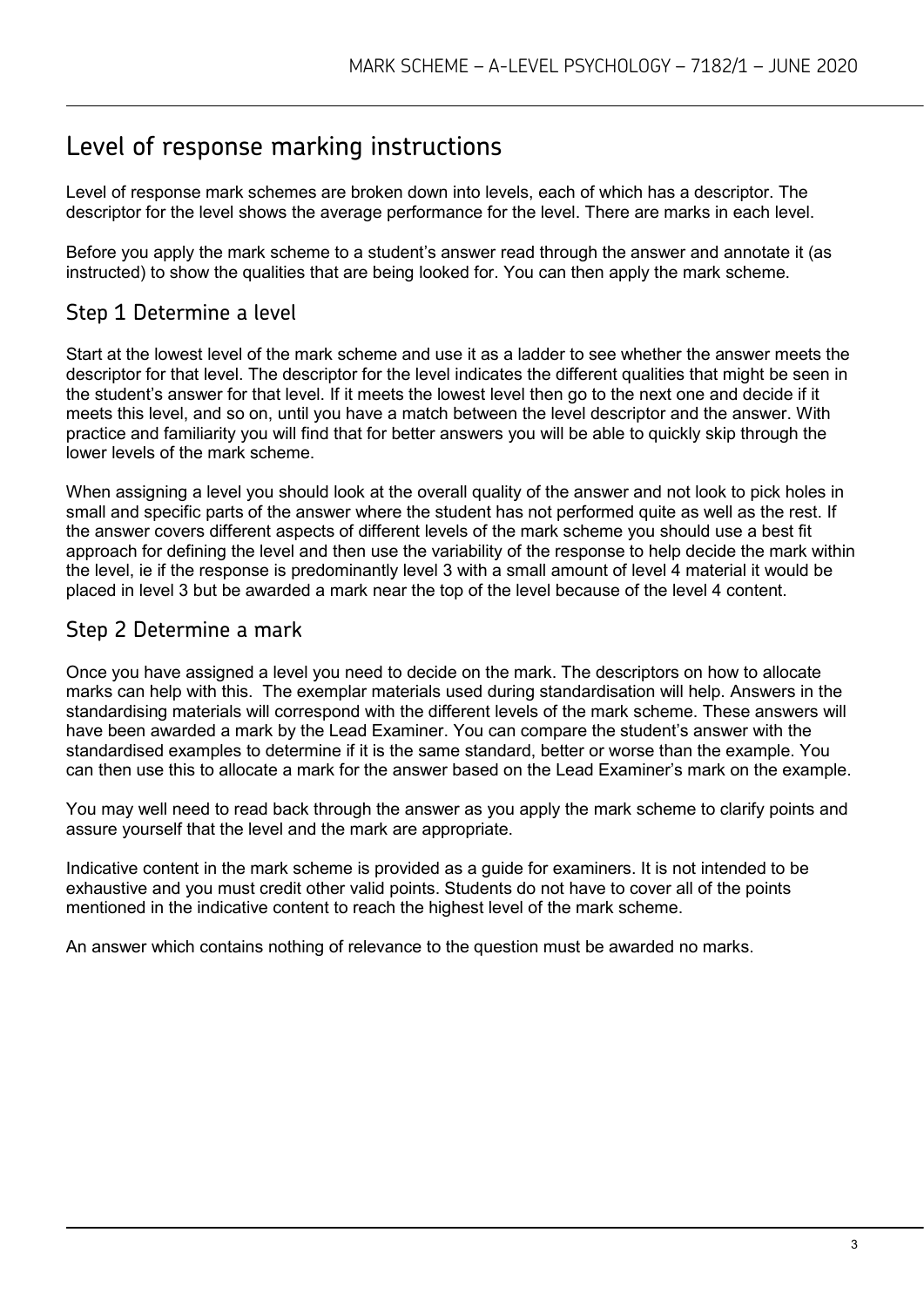# **Section A**

## **Social influence**

**0 1** Which **one** of the following is most associated with informational social influence?

**[1 mark]**

#### **Marks for this question: AO1 = 1**

 $\mathcal{C}$ 

**0 2** Using your knowledge of minority influence processes, explain **two** ways in which Samina could convince the other students in the debating society to agree with her.

**[4 marks]**

#### **Marks for this question: AO2 = 4**

For **each** way award marks as follows:

**2 marks** for a clear, coherent explanation with some elaborated application.

**1 mark** for a limited, muddled explanation.

#### **Possible content:**

- Samina could demonstrate consistency by not deviating from her view that drugs should not be legalised – she could point out that this is a view she has held for many years
- Samina could demonstrate commitment by defending her view that drugs should not be legalised through some personal investment – for instance, offering to speak in assembly about the dangers of drugs. This will draw more attention to her case (augmentation principle)
- Samina should demonstrate flexibility by adapting her view/accepting other valid counterarguments. Perhaps some 'softer' drugs could be decriminalised, rather than legalised
- over time, the rest of the debating society may become 'converted' (snowball effect) for example, if Samina makes her case particularly well
- credit other valid points, eg persistence, confidence.

There are **no marks** for simply listing, eg consistency, commitment, flexibility.

If more than two ways are presented the best two should be credited.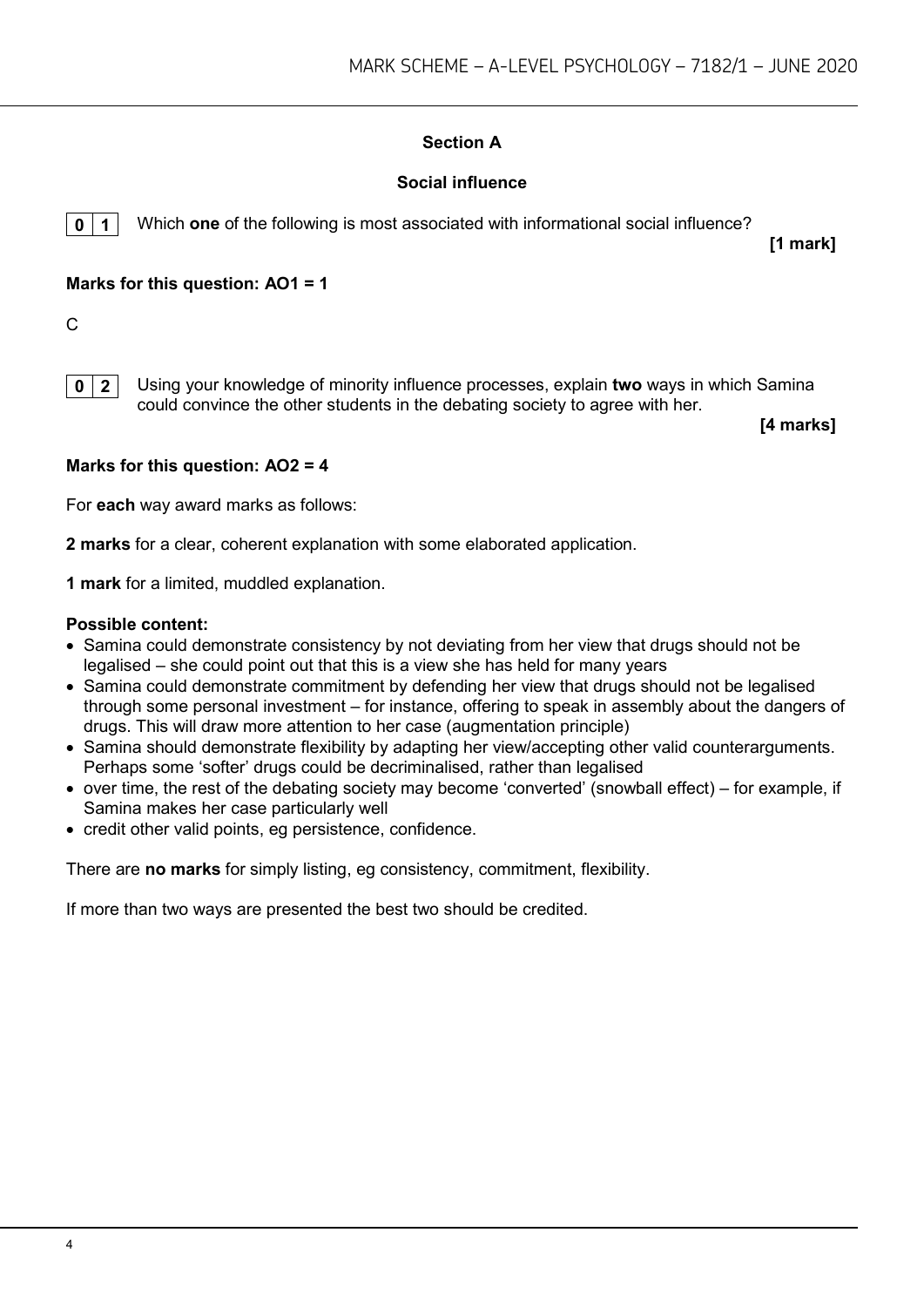**0 3** Explain how Asch's conformity research illustrates one of these features of science.

**[3 marks]**

# **Marks for this question: AO2 = 3**

**3 marks** for a clear, elaborated explanation of how Asch's conformity research illustrates the chosen feature – must be explicit contextualisation.

**2 marks** for an explanation with some elaboration. Contextualisation may be implicit.

**1 mark** for a limited or muddled explanation.

#### **Possible content:**

- replicability Asch's studies had standardised procedures (eg the number of confederates; length of lines etc) which meant that they could be repeated/replicated to assess consistency/reliability of the findings; this increased the validity of the conclusions drawn
- theory construction Asch's findings led to the development of explanations/theories of conformity, eg that people will conform to group pressure to avoid ridicule (normative social influence)
- hypothesis testing Asch's research tested the assumption that naive participants would conform to an obviously wrong answer when placed under group pressure; this was achieved by manipulating an IV (fake/genuine answer) to measure the effect on the DV and keeping other (possible confounding) variables constant.

Credit other relevant content.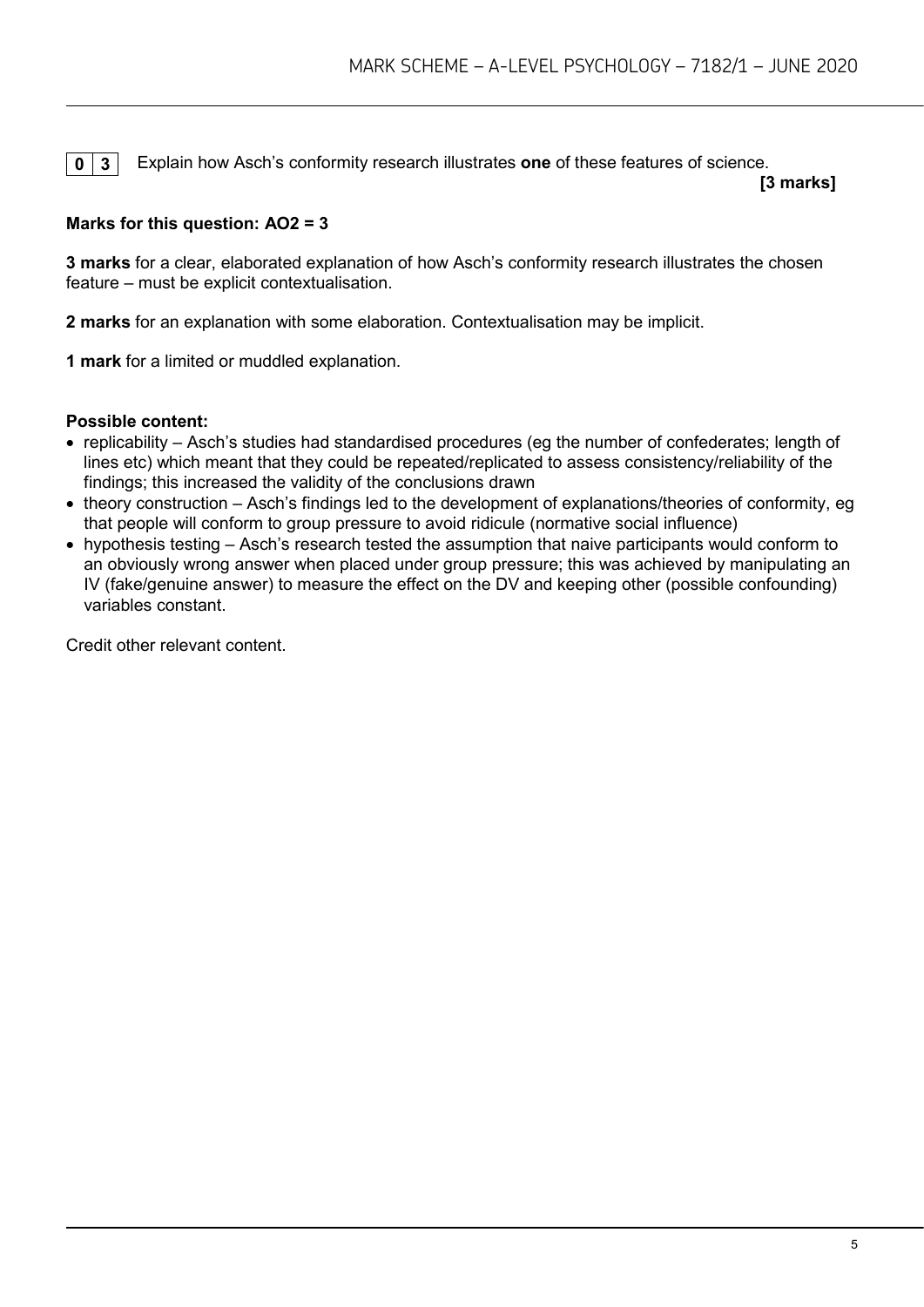**0 4** Discuss the legitimacy of authority **and** agentic state explanations of obedience. Refer to Freddie's behaviour in your answer.

#### **[16 marks]**

#### **Marks for this question: AO1 = 6, AO2 = 4, AO3 = 6**

| Level          | <b>Marks</b> | <b>Description</b>                                                                                                                                                                                                                                                                                                                                |
|----------------|--------------|---------------------------------------------------------------------------------------------------------------------------------------------------------------------------------------------------------------------------------------------------------------------------------------------------------------------------------------------------|
| 4              | $13 - 16$    | Knowledge of legitimacy of authority and agentic state is accurate and generally<br>well detailed. Application is effective. Discussion is thorough and effective. Minor<br>detail and/or expansion of argument is sometimes lacking. The answer is clear,<br>coherent and focused. Specialist terminology is used effectively.                   |
| 3              | $9 - 12$     | Knowledge of legitimacy of authority and agentic state is evident but there are<br>occasional inaccuracies/omissions. Application and/or discussion is mostly<br>effective. The answer is mostly clear and organised but occasionally lacks focus.<br>Specialist terminology is used appropriately.                                               |
| $\mathfrak{D}$ | $5 - 8$      | Limited knowledge of legitimacy of authority and agentic state is present. Focus is<br>mainly on description. Any discussion and/or application is of limited<br>effectiveness. The answer lacks clarity, accuracy and organisation in places.<br>Specialist terminology is used inappropriately on occasions OR one theory only at<br>Level 3/4. |
|                | $1 - 4$      | Knowledge of legitimacy of authority and agentic state is very limited. Discussion<br>and/or application is limited, poorly focused or absent. The answer as a whole<br>lacks clarity, has many inaccuracies and is poorly organised. Specialist<br>terminology is either absent or inappropriately used OR one theory only at Level<br>1/2.      |
|                | 0            | No relevant content.                                                                                                                                                                                                                                                                                                                              |

#### **Possible content:**

Legitimacy of authority:

- when a person recognises their own and other's position in a social hierarchy
- legitimacy is increased by visible symbols of authority, eg uniform
- legitimacy of setting, order, system.

#### Agentic state:

- when a person acts on behalf of an authority figure/person of higher status
- the actor feels no personal responsibility/does not feel guilty for their actions
- the opposite of an autonomous state in which people act according to their own principles
- reference to binding factors.

Accept other valid points.

#### **Possible application:**

Legitimacy of authority:

- Freddie pays no attention to his friend as they have equal status in the social hierarchy
- the deputy head is a legitimate authority within the social system (school)
- the deputy head is a visible symbol of authority (high-vis jacket).

#### Agentic state:

- when making fun of his friend's request, Freddie is in an autonomous state
- when he sees the deputy head, Freddie enters the agentic state 'without thinking' and observes school rules (queuing in line).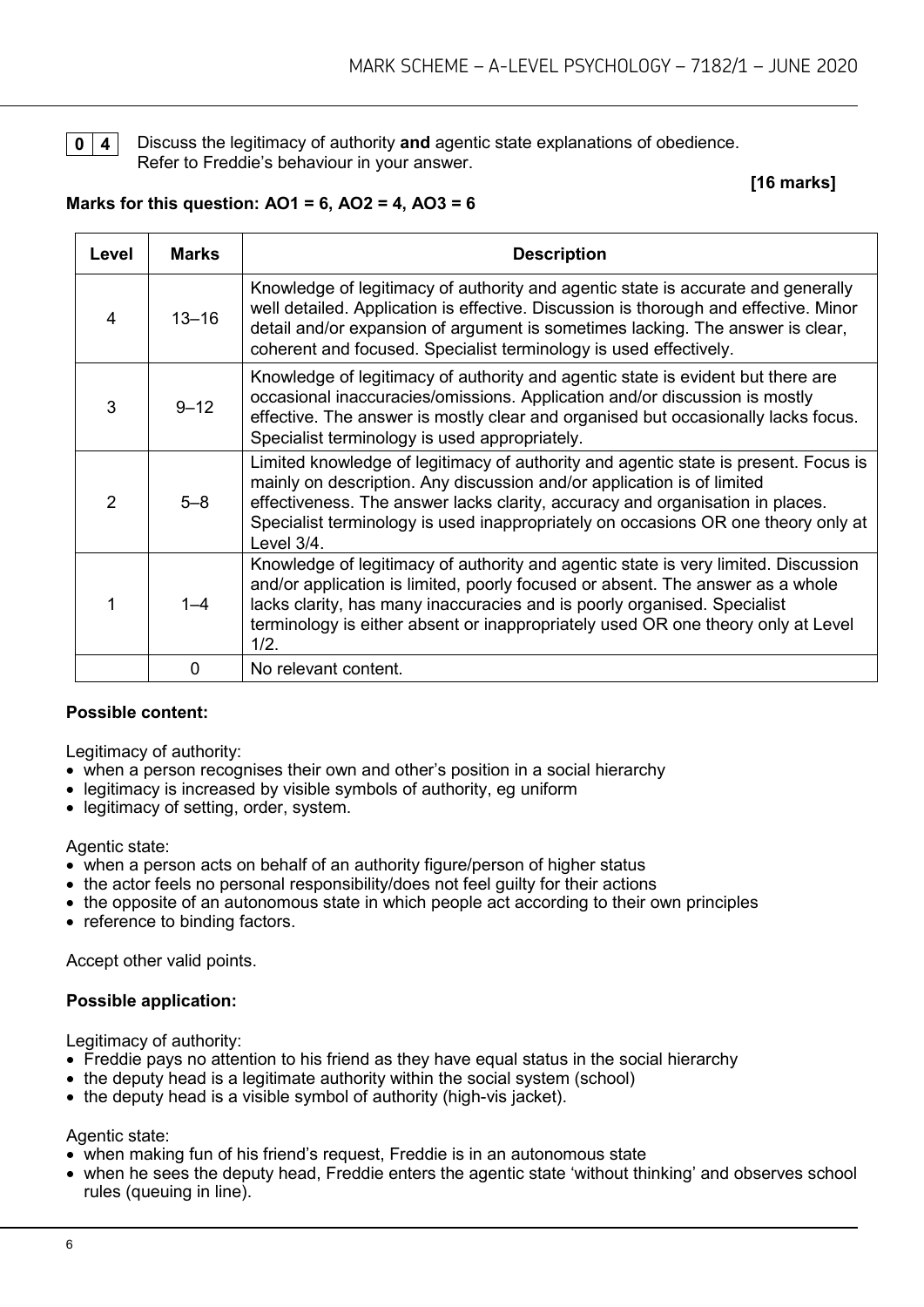Accept other valid application points.

# **Possible discussion:**

- use of evidence to support/contradict the explanations, eg Milgram variations, Bickman, Hofling
- use of real-life examples to illustrate explanations, eg My Lai massacre
- neither explanation can account for rates of disobedience in studies
- obedience may be dispositional, not situational, eg authoritarian personality
- discussion of difficulty measuring and/or distinguishing between reasons why obedience occurs.

Accept other valid points.

Only credit evaluation of the methodology used in studies when made relevant to the discussion of the explanations.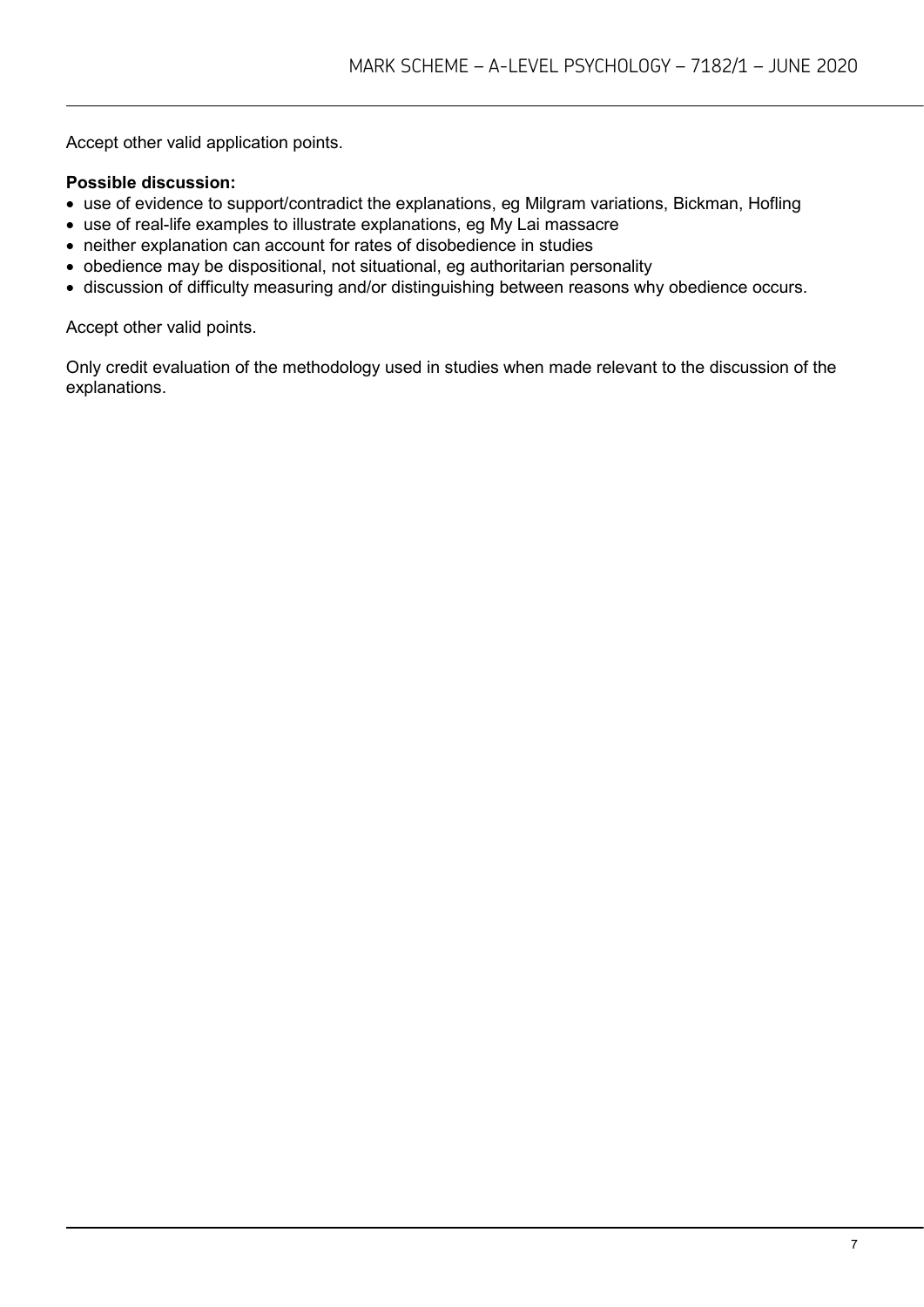# **Section B**

# **Memory**



**0 5** Which type of long-term memory would be most associated with the following? Write the correct type of long-term memory in the spaces provided.

**0 5 1** Stored with reference to contextual information, eg time and place.

# **Marks for this question: AO1 = 1**

Episodic



**0 5 . 2** Difficult to describe in words.

# **Marks for this question: AO1 = 1**

Procedural



**0 5 . 3** Knowing the meaning of a word.

**[1 mark]**

**[1 mark]**

**[1 mark]**

#### **Marks for this question: AO1 = 1**

Semantic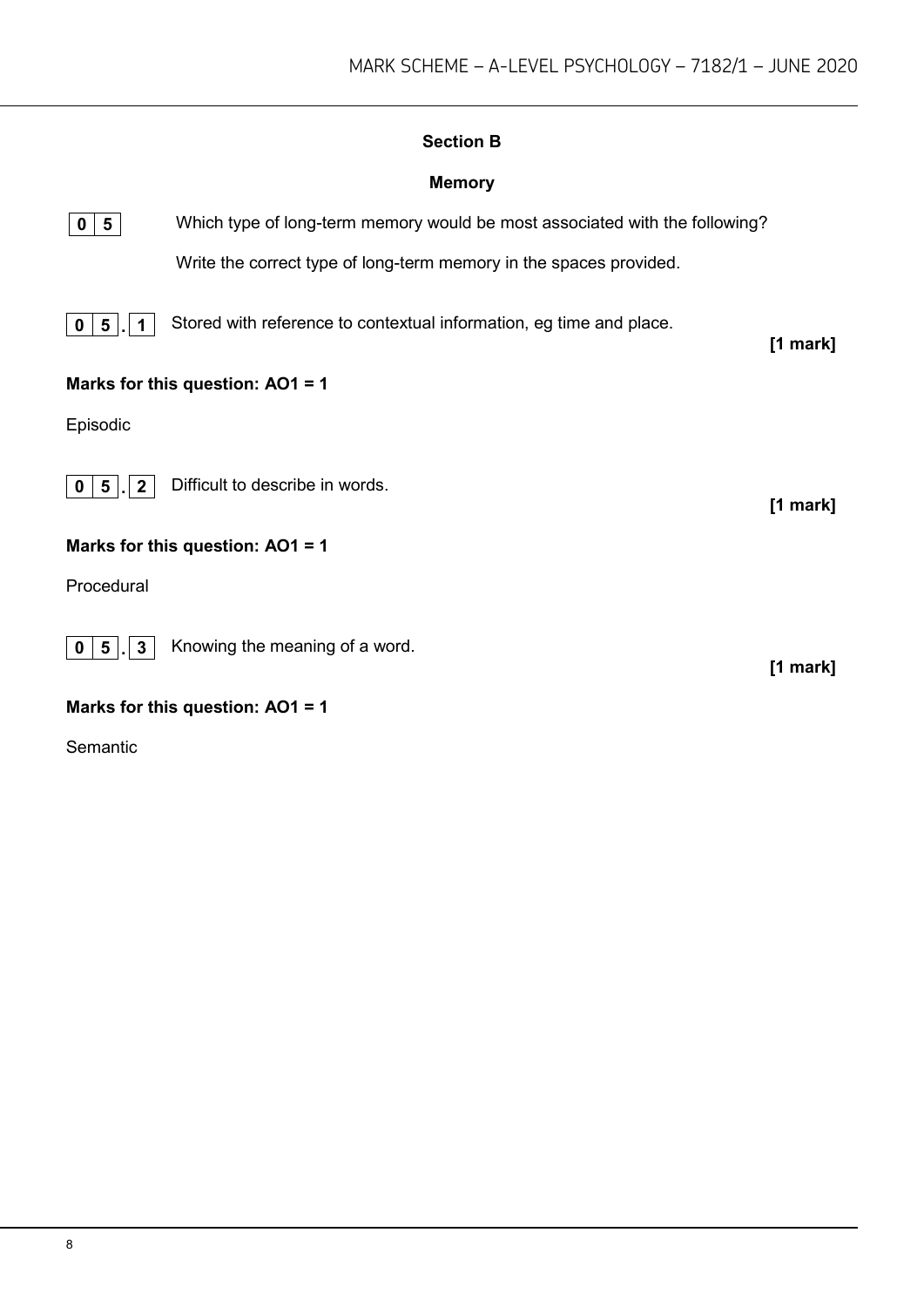**0 6** State **one** advantage of an independent groups design.

#### **[1 mark]**

#### **Marks for this question: AO3 = 1**

#### **Possible advantages:**

- removes order effects/effects of practise/fatique etc
- participants are less likely to work out the aim and change their behaviour/less influenced by demand characteristics.

Accept other valid advantages.



**0** | **7** | Suggest a more appropriate measure of central tendency for this data set **and** explain why it would be more appropriate.

**[3 marks]**

#### **Marks for this question: AO3 = 3**

**1 mark** for the median.

#### **Plus**

**2 marks** for a clear, elaborated explanation of why the median would be more appropriate for this data set.

**1 mark** for a limited or muddled explanation, or no explicit reference to the data set.

#### **Possible content:**

• the median would be better as there is a large anomalous result in the data set (p4 has scored 28). This would distort the mean value making it unrepresentative of the data set as a whole

#### **OR**

• recall of words cannot be classed as interval data as not all words are equally difficult/easy to recall. As the data is ordinal, the median should be used rather than the mean.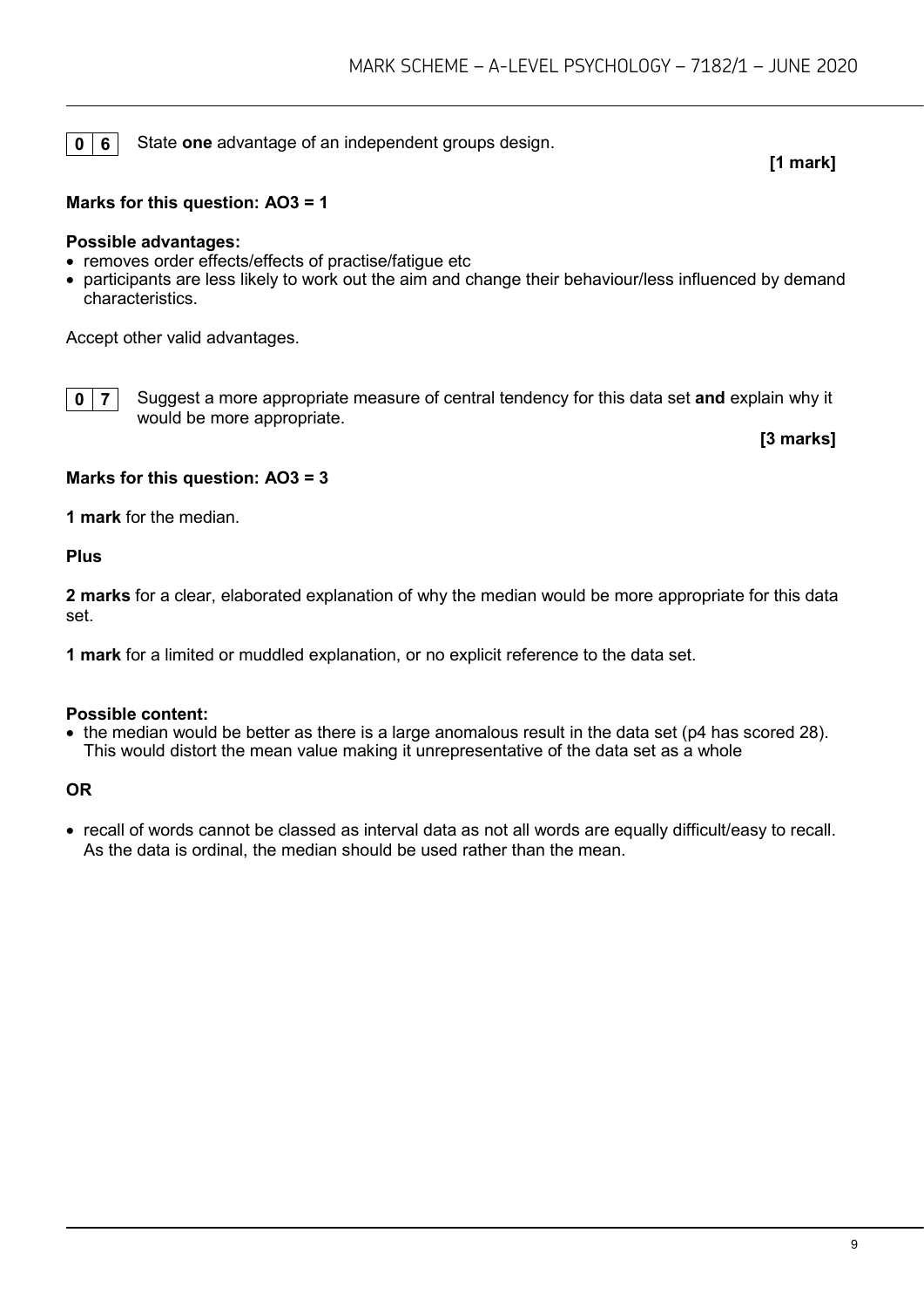**0** 8 Using an example, explain what is meant by retroactive interference.

#### **[3 marks]**

#### **Marks for this question: AO1 = 3**

**2 marks** for a clear, elaborated explanation of retroactive interference.

**1 mark** for a limited or muddled explanation.

#### **Possible content:**

- when new/recently stored information disrupts/affects the recall of old/previously stored information
- more likely if competing information is similar.

#### **Plus**

**1 mark** for an appropriate example.



**0** | **9** | Explain how the police could use the cognitive interview to help Danielle's recall of the event.

**[6 marks]**

#### **Marks for this question: AO2 = 6**

| Level | <b>Marks</b> | <b>Description</b>                                                                                                                                                                        |
|-------|--------------|-------------------------------------------------------------------------------------------------------------------------------------------------------------------------------------------|
| 3     | $5-6$        | Application of knowledge to Danielle's experience is mostly clear and effective.<br>The answer is generally coherent with appropriate use of terminology.                                 |
|       | $3 - 4$      | There is some application of knowledge to Danielle's experience. The answer<br>lacks clarity in places. Terminology is used appropriately on occasions.                                   |
|       | $1 - 2$      | There is limited application of knowledge to Danielle's experience. The answer as<br>a whole lacks clarity and has inaccuracies. Terminology is either absent or<br>inappropriately used. |
|       |              | No relevant content.                                                                                                                                                                      |

#### **Possible content:**

- Danielle is encouraged to mentally reinstate the context, reminded of, eg why she was walking down the high street, the weather etc as this may trigger further information (reinstate the context)
- Danielle should be asked to report every detail even if it seems irrelevant, eg what the attacker was wearing, the style of the handbag etc (report everything)
- Danielle should be asked to recall the event in a different order, eg beginning from when she comforted the elderly woman and working backwards (changing order)
- Danielle should recall the event from the perspective of others, eg the couple of other witnesses who were present at the time (changing perspective)
- credit features of enhanced cognitive interview to facilitate recall if applied to Danielle's experience.

Credit other valid applications.

Answers may cover fewer points in more depth or more points in less depth.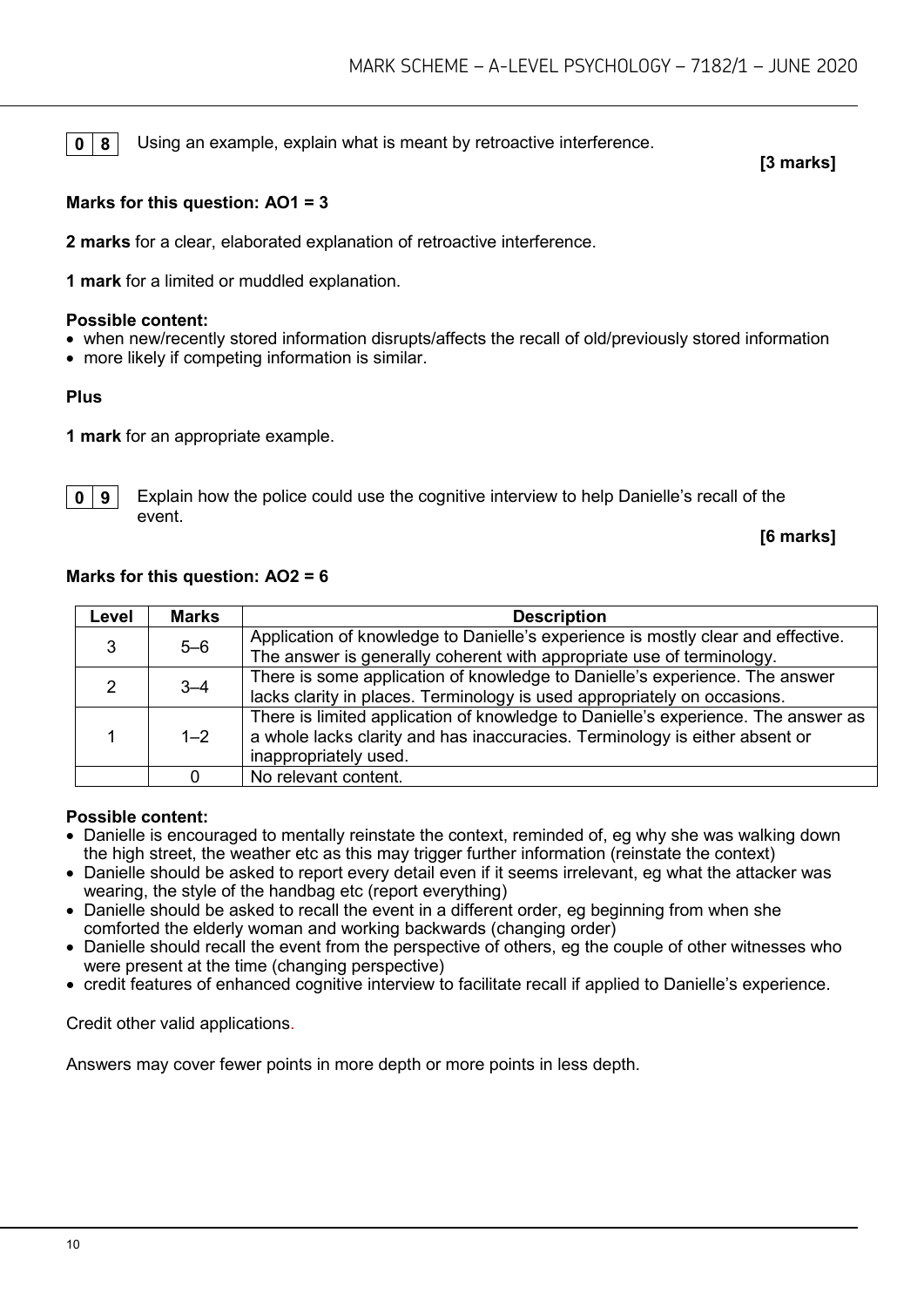#### **1 0** Outline and evaluate research into duration in memory.

**[8 marks]**

| Level          | <b>Marks</b> | <b>Description</b>                                                                                                                                                                                                                                                                           |
|----------------|--------------|----------------------------------------------------------------------------------------------------------------------------------------------------------------------------------------------------------------------------------------------------------------------------------------------|
| 4              | $7 - 8$      | Knowledge of research into duration in memory is accurate and generally well<br>detailed. Evaluation is thorough and effective. Minor detail and/or expansion of<br>argument is sometimes lacking. The answer is clear, coherent and focused.<br>Specialist terminology is used effectively. |
| 3              | $5 - 6$      | Knowledge of research into duration in memory is evident but there are<br>occasional inaccuracies/omissions. Evaluation is mostly effective. The answer is<br>mostly clear and organised but occasionally lacks focus. Specialist terminology is<br>used appropriately.                      |
| $\mathfrak{D}$ | $3 - 4$      | Limited knowledge of research into duration in memory is present. Focus is<br>mainly on description. Any evaluation present is of limited effectiveness. The<br>answer lacks clarity, accuracy and organisation in places. Specialist terminology<br>is used inappropriately on occasions.   |
|                | $1 - 2$      | Knowledge of research into duration in memory is very limited. Evaluation is<br>limited, poorly focused or absent. The answer as a whole lacks clarity, has many<br>inaccuracies and is poorly organised. Specialist terminology is either absent or<br>inappropriately used.                |
|                | 0            | No relevant content.                                                                                                                                                                                                                                                                         |

#### **Marks for this question: AO1 = 3, AO3 = 5**

#### **Possible content**

• knowledge of procedures and/or findings/conclusions of studies which investigate duration of sensory memory, STM or LTM, eg Peterson and Peterson - Trigrams study (1959), Bahrick - Yearbook study (1974).

Accept other valid studies of duration in memory.

**Note:** That the term 'research' may include theories/explanations and/or studies.

#### **Possible evaluation:**

- use of artificial material, eg recall of trigrams, lists of unconnected words etc
- use of artificial laboratory setting
- discussion of issues of validity (higher in Bahrick study), reliability
- alternative explanations Peterson and Peterson's findings may be more to do with interference than duration.

Note that one study is sufficient for full marks.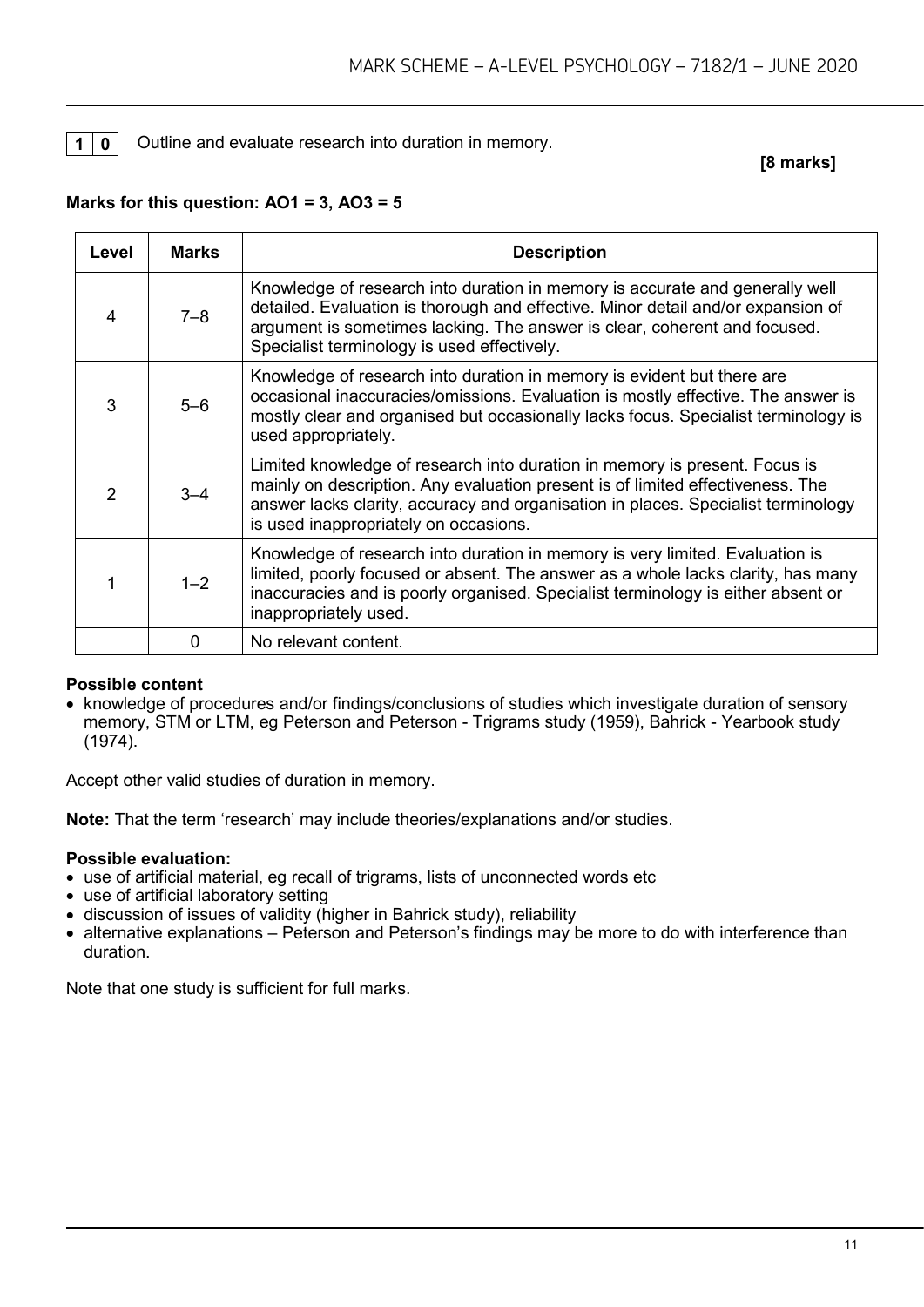# **Section C**

# **Attachment**

**1 1 . 1** Identify the attachment type that Annie's mother is describing.

# **Marks for this question: AO2 = 1**

Insecure-resistant/anxious-resistant/insecure-ambivalent/resistant/ambivalent/Type C.

Do **not** credit 'insecure'.

**1 1 . 2** Distinguish between **two other** types of attachment.

**[4 marks]**

# **Marks for this question: AO1 = 4**

| Level | <b>Marks</b> | <b>Description</b>                                                                                                                                                                          |
|-------|--------------|---------------------------------------------------------------------------------------------------------------------------------------------------------------------------------------------|
| 2     | $3 - 4$      | Distinction between two types of attachment is mostly clear and accurate, with<br>evidence of either breadth or detail. The answer is mostly coherent with effective<br>use of terminology. |
|       | $1 - 2$      | There is limited/partial distinction between two types of attachment. The answer<br>may lack coherence. Use of terminology may be either absent or inappropriate.                           |
|       | 0            | No relevant content.                                                                                                                                                                        |

# **Possible content:**

- secure attachment/Type B shows moderate levels of stranger anxiety whereas insecure-avoidant/Type A shows low levels
- Type B shows moderate levels of separation anxiety whereas Type A shows low levels
- Type B shows joy on reunion whereas Type A shows little response
- Type B shows use of attachment figure as a safe base whereas Type A shows high levels of independent behaviour
- credit distinctions based on other types of attachment, eg disorganised; disinhibited.

**No marks** for simply naming two (other) types of attachment.

Full marks can be awarded if two types in (ii) are different from an incorrect answer in (i).

Credit other relevant distinction points.

**[1 mark]**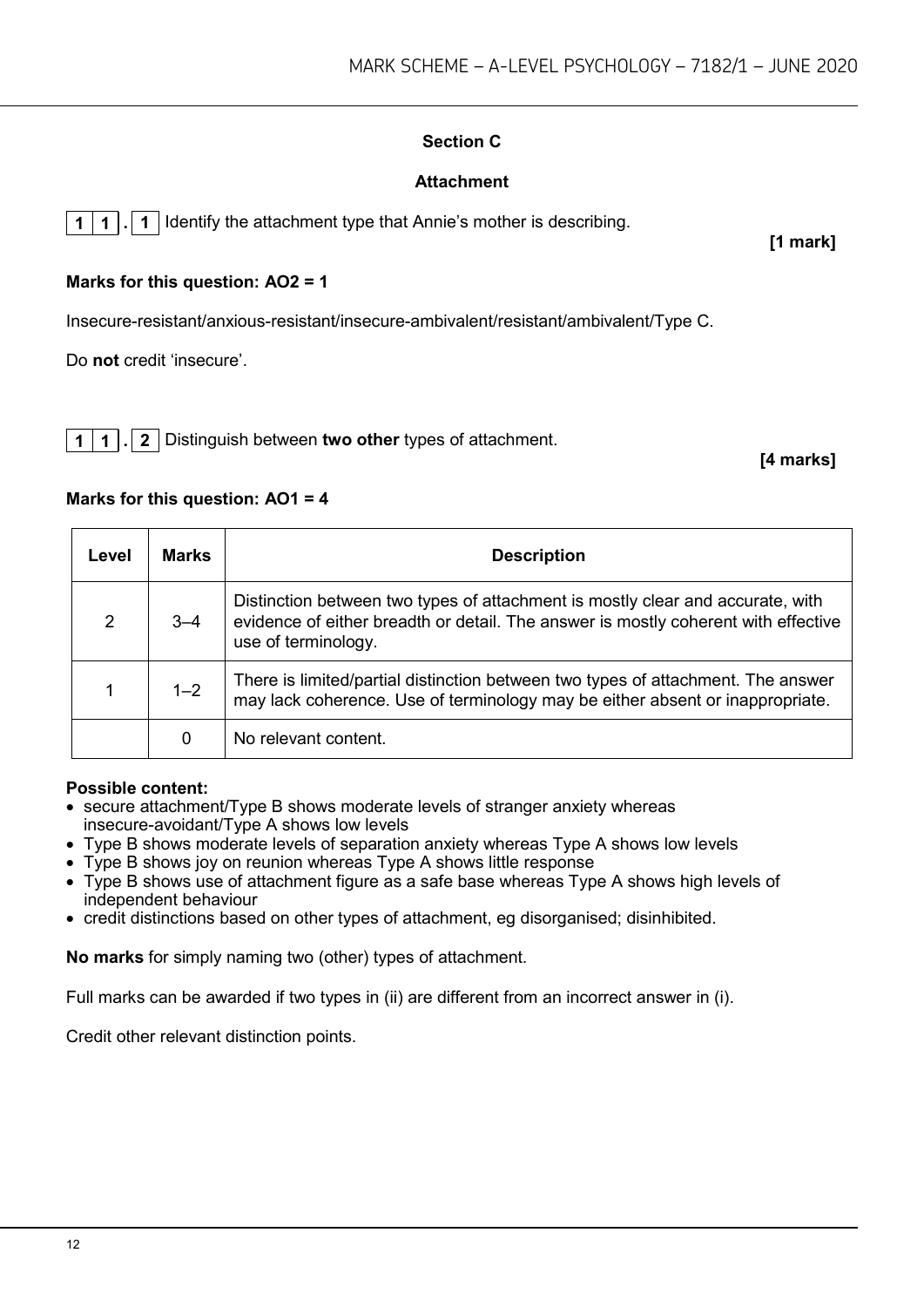**1 2** Studies of attachment often involve naturalistic observations.

Suggest **one** way in which studies of attachment could be improved by using controlled observations.

**[3 marks]**

#### **Marks for this question: AO3 = 3**

**3 marks** for a clear, elaborated suggestion of one way studies of attachment could be improved by using controlled rather than naturalistic observations.

**2 marks** for a suggestion with some elaboration.

**1 mark** for a limited or muddled suggestion.

#### **Possible reasons:**

- controlled observations can minimise extraneous variables
- controlled observations are likely to have standardised procedures, so reliability/replication is more of a possibility than in naturalistic observations
- cause and effect relationships are easier to establish than in a naturalistic observation.

Credit other relevant ways.

Credit reference to research examples, eg Ainsworth, if they support suggestion.

If more than one way is presented credit the best one.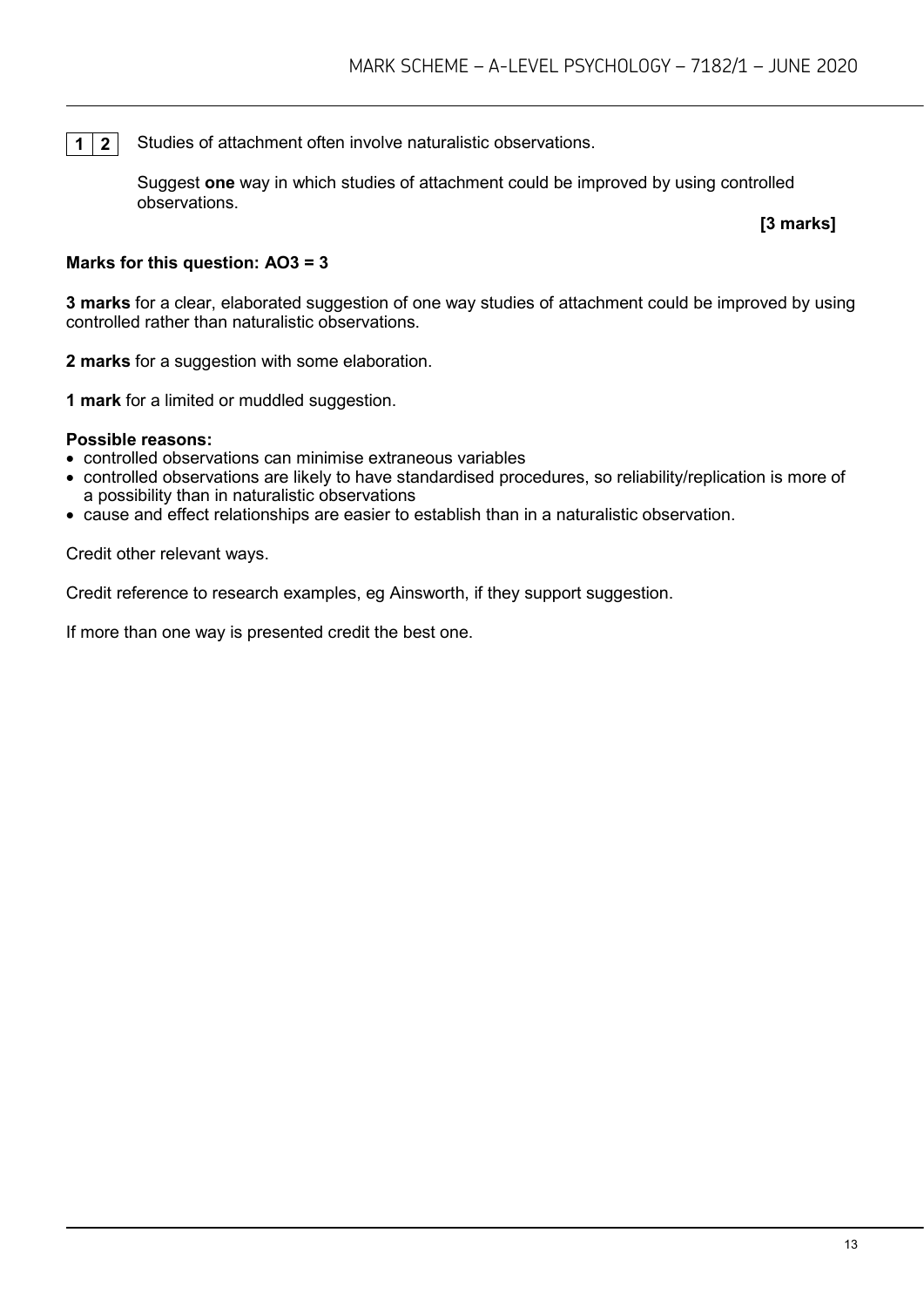#### **1 3** Discuss research into caregiver-infant interactions in humans.

#### **[16 marks]**

#### **Marks for this question: AO1 = 6, AO3 = 10**

| Level | <b>Marks</b> | <b>Description</b>                                                                                                                                                                                                                                                                                      |
|-------|--------------|---------------------------------------------------------------------------------------------------------------------------------------------------------------------------------------------------------------------------------------------------------------------------------------------------------|
| 4     | $13 - 16$    | Knowledge of research into caregiver-infant interactions is accurate and generally<br>well detailed. Discussion is thorough and effective. Minor detail and/or expansion<br>of argument is sometimes lacking. The answer is clear, coherent and focused.<br>Specialist terminology is used effectively. |
| 3     | $9 - 12$     | Knowledge of research into caregiver-infant interactions is evident but there are<br>occasional inaccuracies/omissions. Discussion is mostly effective. The answer is<br>mostly clear and organised but occasionally lacks focus. Specialist terminology is<br>used appropriately.                      |
| 2     | $5 - 8$      | Limited knowledge of research into caregiver-infant interactions is present. Focus<br>is mainly on description. Any discussion is of limited effectiveness. The answer<br>lacks clarity, accuracy and organisation in places. Specialist terminology is used<br>inappropriately on occasions.           |
|       | $1 - 4$      | Knowledge of research into caregiver-infant interactions is very limited.<br>Discussion is limited, poorly focused or absent. The answer as a whole lacks<br>clarity, has many inaccuracies and is poorly organised. Specialist terminology is<br>either absent or inappropriately used.                |
|       | O            | No relevant content.                                                                                                                                                                                                                                                                                    |

#### **Possible content:**

- description of features of caregiver-infant interaction in humans: reciprocity two-way interaction between caregiver and child/turn-taking/mirroring; interactional synchrony – simultaneous co-ordinated sequence of movements, communication, emotions
- accept other relevant features, eg imitation; baby talk register/'motherese'
- examples of features
- description of evidence of features, eg Isabella et al; Murray and Trevarthan; Condon and Sander; Meltzoff and Moore.

**Note**: that the term 'research' may include theories/explanations and/or studies.

#### **Possible discussion:**

- use of evidence to support or contradict features
- use of controlled observations to capture micro-sequences
- infant's intention is difficult to determine
- the purpose of synchrony and reciprocity in attachment is difficult to discern
- research is socially sensitive impact on working mothers.

Accept other valid points.

**Material from other parts of the specification can only be credited if there is a specific focus on caregiver-infant interactions in humans.**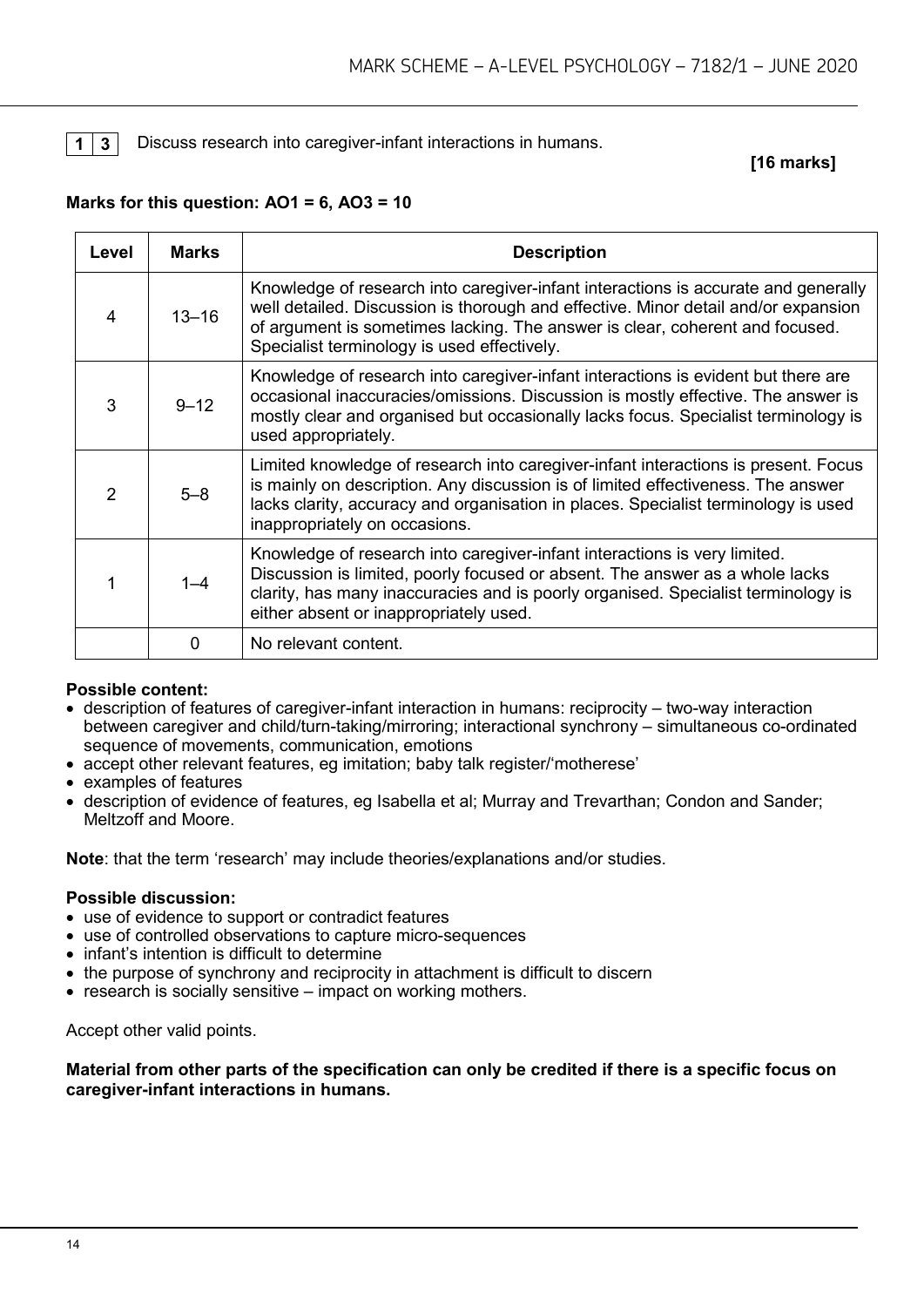# **Section D**

## **Psychopathology**

**1 4** Briefly evaluate the deviation from ideal mental health definition of abnormality.

**[4 marks]**

#### **Marks for this question: AO3 = 4**

| Level          | <b>Marks</b> | <b>Description</b>                                                                                                                                                                                                  |
|----------------|--------------|---------------------------------------------------------------------------------------------------------------------------------------------------------------------------------------------------------------------|
| $\overline{2}$ | $3 - 4$      | Evaluation is relevant, generally well-explained and focused on the deviation<br>from ideal mental health definition. The answer is generally coherent with<br>effective use of specialist terminology.             |
| 1              | $1 - 2$      | Evaluation is relevant although there is limited explanation and/or limited<br>focus on the deviation from ideal mental health definition. Specialist<br>terminology is not always used appropriately or is absent. |
|                |              | No relevant content.                                                                                                                                                                                                |

#### **Possible evaluation:**

- comprehensive criteria for mental health
- based on similar models of physical health but mental health may not be the same
- criteria are too demanding most of us would be defined as unhealthy
- Western individualist bias.

Accept other valid points.

**1 5** Outline **two** cognitive characteristics of obsessive-compulsive disorder.

**[4 marks]**

#### **Marks for this question: AO1 = 4**

For each characteristic award marks as follows:

**2 marks** for a clear, coherent cognitive characteristic.

**1 mark** for a limited, muddled cognitive characteristic.

#### **Possible characteristics:**

- obsessive thoughts persistent and intrusive thoughts of, eg germs
- hypervigilance/selective attention increased awareness of source of obsession in new situations
- insight into irrationality of thoughts/behaviour
- cognitive strategies to deal with obsessions.

Award **1 mark** only for two cognitive characteristics just named.

Accept other valid characteristics.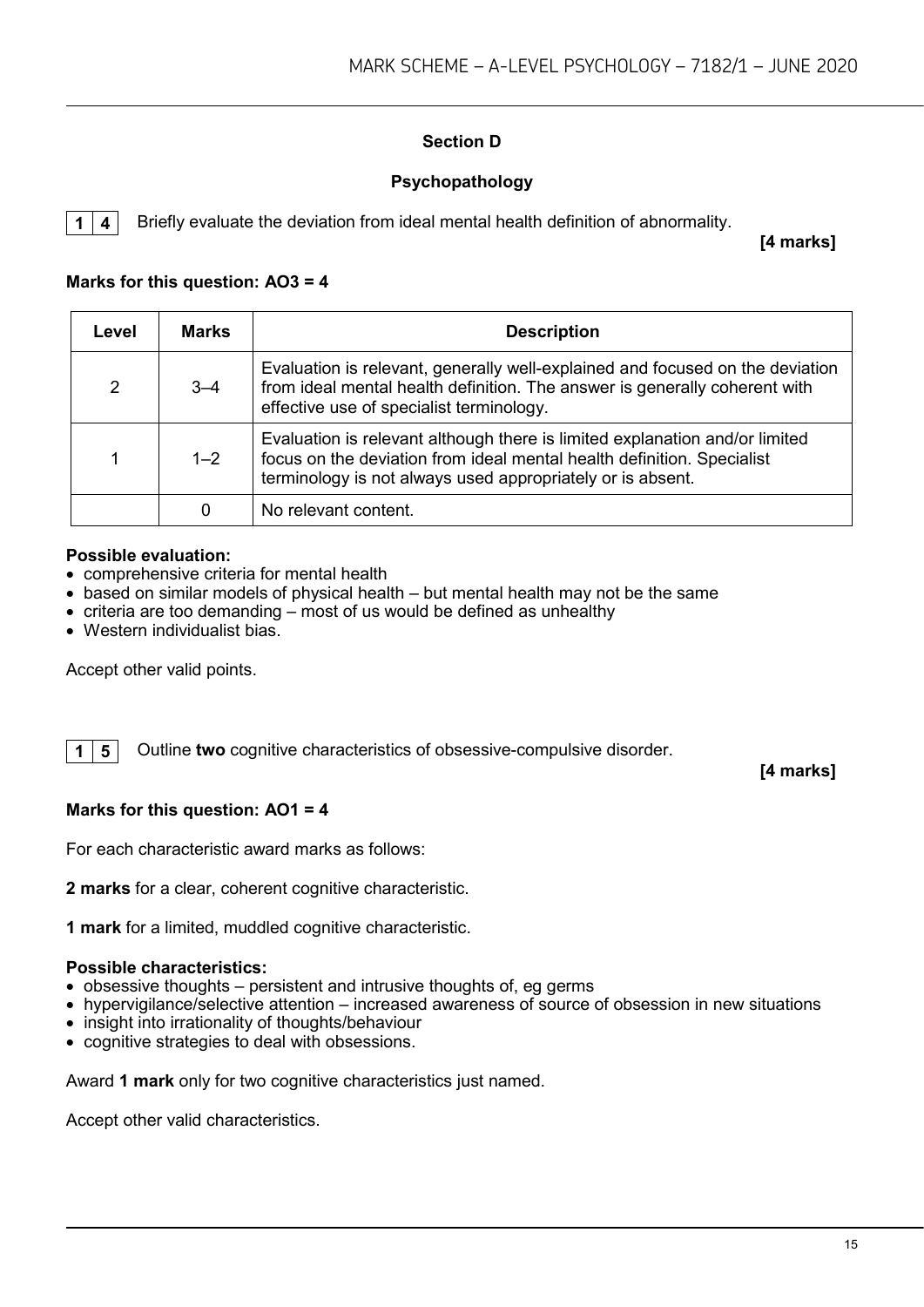

**1 6** Discuss the two-process model of phobias. Refer to Max's phobia of the sea in your answer.

#### **[16 marks]**

#### **Marks for this question: AO1 = 6, AO2 = 4, AO3 = 6**

| Level | <b>Marks</b> | <b>Description</b>                                                                                                                                                                                                                                                                                          |
|-------|--------------|-------------------------------------------------------------------------------------------------------------------------------------------------------------------------------------------------------------------------------------------------------------------------------------------------------------|
| 4     | $13 - 16$    | Knowledge of the two-process model is accurate and generally well detailed.<br>Application is effective. Discussion is thorough and effective. Minor detail and/or<br>expansion of argument is sometimes lacking. The answer is clear, coherent and<br>focused. Specialist terminology is used effectively. |
| 3     | $9 - 12$     | Knowledge of the two-process model is evident but there are occasional<br>inaccuracies/omissions. Application and/or discussion is mostly effective. The<br>answer is mostly clear and organised but occasionally lacks focus. Specialist<br>terminology is used appropriately.                             |
| 2     | $5 - 8$      | Limited knowledge of the two-process model is present. Focus is mainly on<br>description. Any discussion and/or application is of limited effectiveness. The<br>answer lacks clarity, accuracy and organisation in places. Specialist terminology<br>is used inappropriately on occasions.                  |
|       | $1 - 4$      | Knowledge of the two-process model is very limited. Discussion and/or<br>application is limited, poorly focused or absent. The answer as a whole lacks<br>clarity, has many inaccuracies and is poorly organised. Specialist terminology is<br>either absent or inappropriately used.                       |
|       | 0            | No relevant content.                                                                                                                                                                                                                                                                                        |

#### **Possible content:**

- development of phobia through classical conditioning association of fear/anxiety with neutral stimulus to produce conditioned response; assumes experience of traumatic event; generalisation of fear to other similar objects; one trial learning
- maintenance of fear through operant conditioning avoidance of phobic object/situation is negatively reinforcing; relief as reward/primary reinforcer.

Accept other valid points.

#### **Possible application:**

- Max's phobia has developed through classical conditioning association formed between the neutral stimulus (sea) and the fearful event (being carried away by the tide)
- the conditioned response is triggered every time Max is near the sea
- phobia has generalised to all 'beach holidays'
- phobia is maintained through operant conditioning avoidance of fear is reinforcing, so Max avoids the beach.

#### **Possible discussion:**

- use of evidence to support/contradict the two-process model, eg Watson and Rayner, DiNardo et al
- not all phobias are the result of trauma
- alternative evolutionary explanations for more common phobias, eg preparedness
- behavioural approach ignores cognitive aspects of phobias
- alternative explanations for avoidance, eg safety
- behavioural principles underpin therapies based on counterconditioning, eg systematic desensitisation.

Accept other valid points. Only credit evaluation of the methodology used in studies when made relevant to the discussion of the explanations.